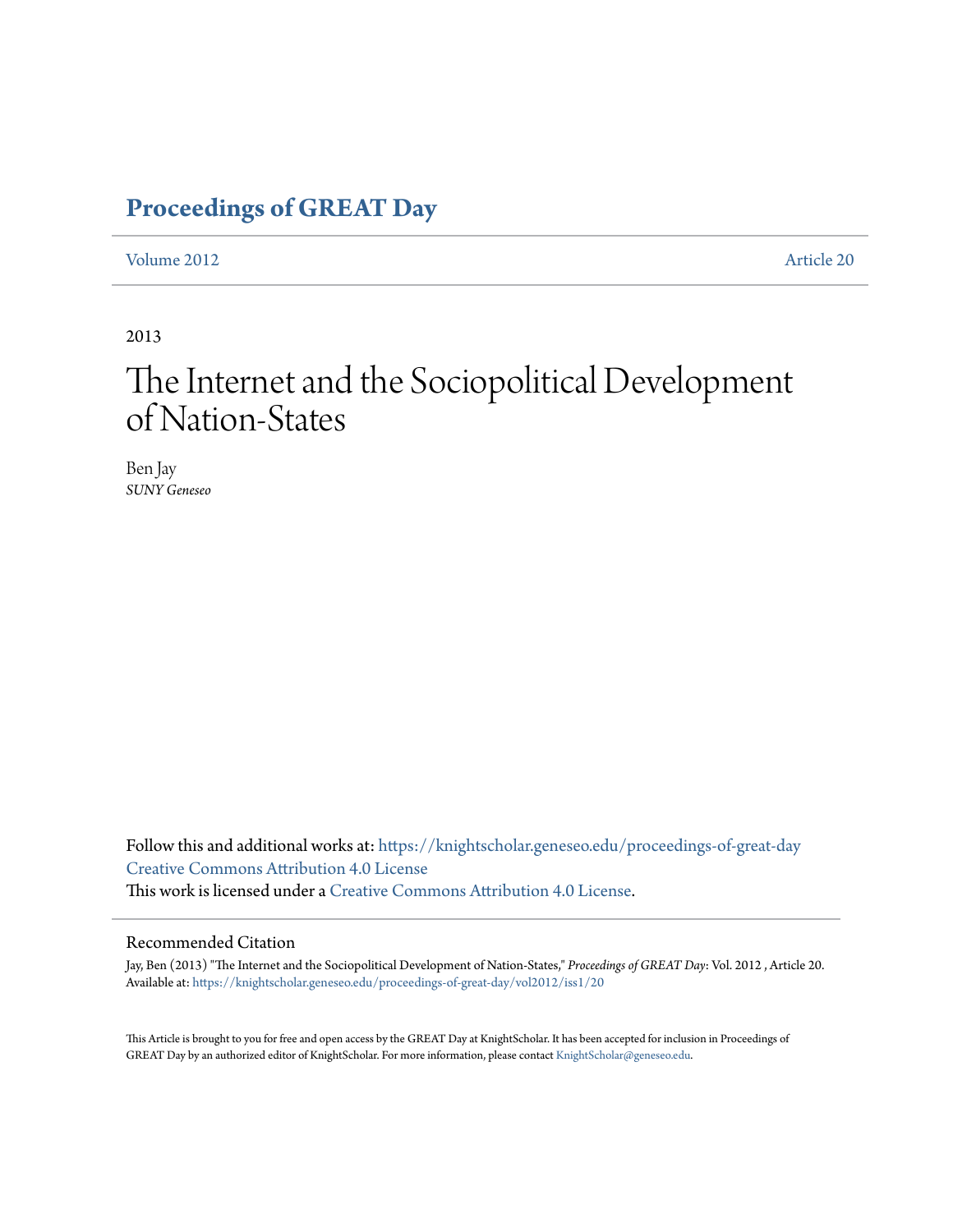# **The Internet and the Sociopolitical Development of Nation-States**

### Ben Jay

#### ABSTRACT

Over the past two decades, the Internet has revolutionized the spread of information across the world. Much like the printing press of the Renaissance, the Internet has enabled access to a wealth of ideas and facilitated infinitely greater communication for millions of people. As Benedict Anderson has argued, Gutenberg's press and the ideas it helped to spread played a major role in establishing the many national identities of Europe, and eventually today's modern nation-states, out of the ashes of the Roman Catholic–dominated Middle Ages. Twenty-one years since the launch of the World Wide Web, the Internet is already starting to have a similarly dramatic effect. In the West, the Internet has made social activity and research far easier than ever before possible. Elsewhere in the world, the effect is even greater. In China, the Internet is playing a major role in rapid commercialization and industrialization, while social networks are giving citizens an increasingly prominent voice against an authoritarian regime, undermining the constant pressure of strict government censorship and propaganda. In India, rapidly expanding mobile networks are connecting hundreds of millions in remote areas to each other and to government officials, ensuring the effectiveness of the bureaucracy and the endurance of the world's largest democracy.

#### **Printing Press: Primary Weapon of the Revolutionary Arsenal**

Anderson explores the immediate impact of Gutenberg's press and its subsequent effects on the role of language in European society and power structures in Chapters Two and Three of his 1983 book *Imagined Communities: Reflections on the Spread of Nationalism*, entitled "Cultural Roots" and "The Origins of National Consciousness," respectively. Johannes Gutenberg first completed his eponymous bible during the 1450s, and between then and the close of the fifteenth century, around 20,000,000 volumes were printed throughout Europe, with presses operating in over 110 towns throughout Europe by 1480, particularly in what are now Italy and Germany (Febvre and Martin 186). During the subsequent sixteenth century, an estimated 150,000,000 to 200,000,000 more volumes were published throughout Europe (Febvre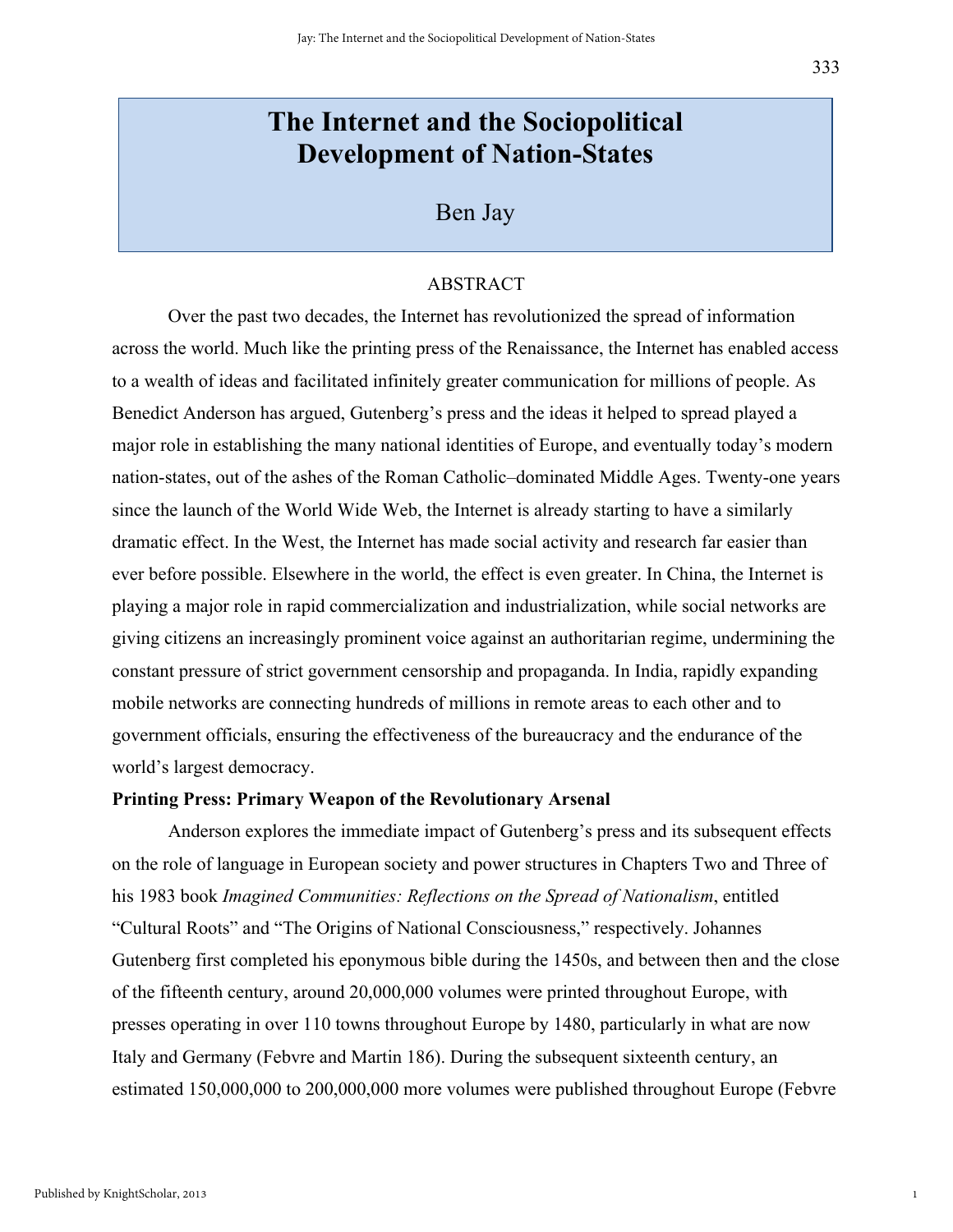334

and Martin 262). Needless to say, over this 150-year period, print media became a ubiquitous aspect of European society, with publishers establishing a market early on, and eventually expanding it to include the virtual entirety of Europe's increasingly literate populace.

Initially, this market only included those who could read Latin, then the primary language of written text in Europe, as it was (and still is) the official language of the Roman Catholic Church. But as this small market composed entirely of polyglots rapidly became saturated, publishers looked to broaden their market, producing content throughout Europe in local vernaculars for the monoglot majority (Anderson 38). The effect of this on society was twofold. First, the widespread distribution of printed media in a variety of languages led to the standardization and consolidation of printed language. Numerous similar dialects across Europe became consolidated into standard printed versions for the sake of convenience and versatility. For example, content printed in High German was distributed across an area populated by people that spoke a large number of adequately similar "lesser" dialects, such as the northwestern Platt Deutsch (Anderson 45). Other neighboring vernaculars, such as Bohemian Czech, were ultimately not quite similar enough to High German to be included under its umbrella by publishers, leading to the development of a distinct printed Czech language (Anderson 45). Similar examples could be found elsewhere in Europe, including in Britain, where dialects from the midlands and north of England fell under the umbrella of King's English from the south, whereas Welsh and Gaelic remained distinct. As these language barriers became more established, the idea that Europe was divided along these lines into a few larger nations, as opposed to countless smaller regions, gradually gained widespread support, leading commoners to eventually identify with certain nationalities over others.

Second, the increased variety of content and the greater number of languages in which that content was available facilitated the free spread of information to the masses in a way never before possible. Until the rise of print media, all information of any consequence, terrestrial or celestial, was tightly controlled by the Catholic Church, which controlled its dissemination through its own channels. All church documents and bibles were written entirely in archaic Latin, making them inaccessible to virtually everyone outside the clergy, allowing the Church to suppress all interpretations of sacred texts other than its own (Anderson 39). As such, when Martin Luther posted his Ninety-Five Theses to the church door in Wittenberg in 1517, it was one of the very first documents of any religious significance to be published in any commonly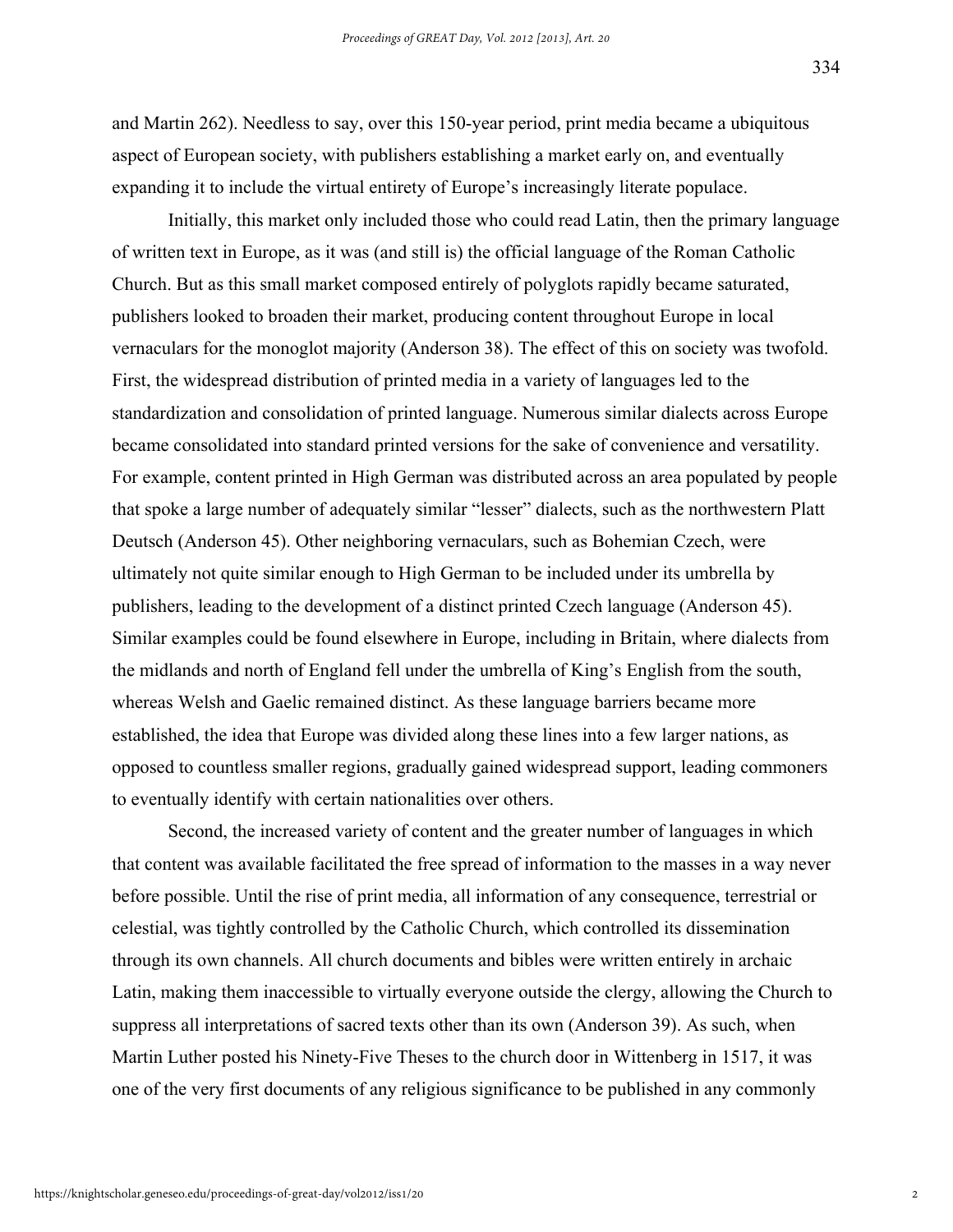understood language, in this case German. Luther's German version of his Theses (the copy on the church door was in Latin) was widely distributed throughout Germany, and according to accounts from the time, they had "within 15 days [been] seen in every part of the country" (Febvre and Martin 289–90). The Reformation ultimately owed its success to Luther's star power as a writer. Between 1518 and 1525, Luther's works accounted for one-third of all books sold in German. Between 1522 and 1546, Luther published 430 editions of Biblical translations (Febvre and Martin 291–95). As such, Luther's commercial success and prolificacy made him into history's first bestselling author.

In short, the print medium gradually weathered away at the domineering influence of the Church, first by ending its monopoly on the distribution of information, and then by spreading information contrary to Church dogma. Eventually, national identities were forged at the expense of religious ones. This led to the consolidation of political power around secular authorities, further undermining the Church's influence in political matters. From there on, the print medium only grew in influence, continuing to spread revolutionary ideas worldwide. Without the printing press, William of Orange's *Declaration of the Hague* and *The Declaration of the Rights of Man* would never have been distributed, the Glorious and French Revolutions, respectively, might have never occurred, and popular sovereignty arguably would not have developed in Britain, France, or anywhere else.

#### **World Wide Web: Printing Press of the Digital Age**

At this point we can fast forward several hundred years to 1991, where Tim Berners-Lee, an English computer scientist was working to develop the World Wide Web on the campus of the European Organization for Nuclear Research (CERN), located on the border between France and Switzerland (Kottke.org 2012). Computer-based information networks, now commonly referred to as the "Internet," have existed in various forms since the 1960s, originally commissioned by the United States government for commercial and military interests. Berners-Lee's World Wide Web was intended to be a distribution medium for hypertext documents, or web pages. When users open their web browsers and log onto the web, they're greeted with a web page, which usually contain clickable text links, or hypertext, and if clicked upon will bring the user to another web page with more text links. The World Wide Web, as envisioned by Berners-Lee, is an interconnected network, or "web," of such pages, theoretically containing the collective knowledge of all of humanity, in a format that is readily accessible to anyone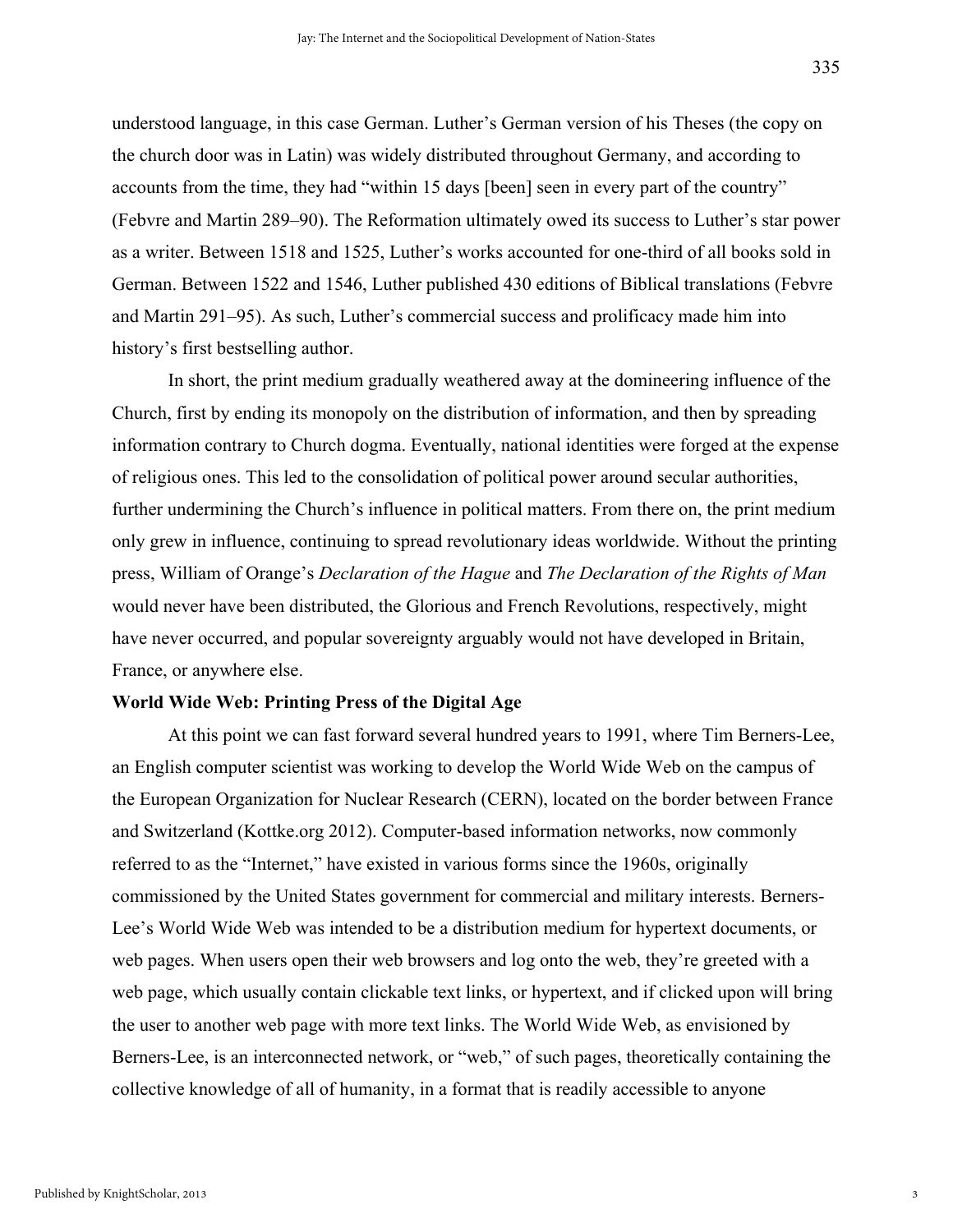anywhere, and relatively lightweight (accessible on a computer or a mobile device, as opposed to a physical library containing thousands or millions of cumbersome printed volumes).

On August 6, 1991, Berners-Lee posted the first web page, a basic explanation of the World Wide Web project and instructions on how to use a web browser and set up a web server, at the address info.cern.ch (Tim Berners-Lee 1991). On April 30, 1993, CERN announced that the basic foundations of the World Wide Web would be released into the public domain on a royalty-free basis, ensuring the free and widespread growth and development of the Web by both corporate and individual actors (CERN 2003).

In a sense, Tim Berners-Lee is like a modern Johannes Gutenberg, and the World Wide Web is his modern-day printing press. Similarly, Gutenberg used his press almost exclusively to print bibles, while Berners-Lee's initial web pages were purely informational, providing information mostly about CERN and the World Wide Web project. Eventually, as time passed and other innovators rose to prominence, the printing press reached its full potential, ultimately being used constantly to publish countless books and periodicals worldwide. Likewise, CERN's release of the World Wide Web into the public domain opened it up to public innovation in a similar manner. As a result, the Internet of today facilitates the spread of information for research purposes, as it was originally intended, as well as social activity between individuals, as evidenced by the rise of social networking websites like Facebook and Twitter.

#### **The Web in the Western World: So Ubiquitous, It's a Human Right!**

In the Western world, the ability of users to access the Internet is largely unrestricted and exploited to near full potential. Individuals can and regularly do use the Web to communicate with each other (social networks have made it infinitely easier to send messages, images, videos, etc., to friends anywhere), keep up with the current events of the day (many newspapers and press organizations post their content online in some form, in addition to any print or broadcast editions), and perform scholarly research (much of this paper was researched using online source material). Similarly, corporations use this technology to provide important product information to existing customers and gauge interest among potential future consumers, while elected officials and government agencies do the same for their constituents. Internet access has become so ubiquitous over the past two decades that a 2011 United Nations Human Rights Council report declared uninterrupted Internet access to be a human right, calling "upon all States to ensure that Internet access is maintained at all times, including during times of political unrest"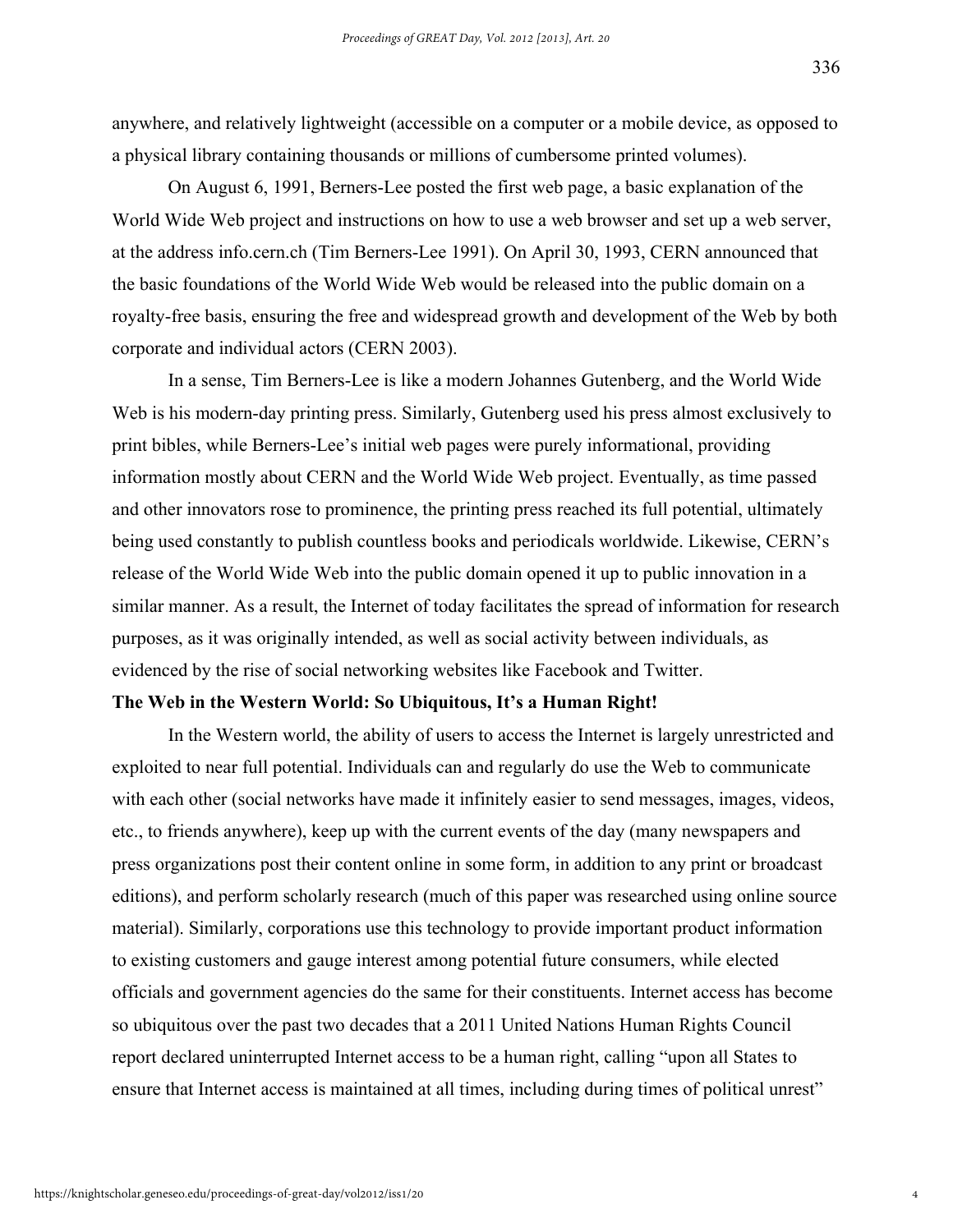(United Nations General Assembly 21). In another example, the government of Finland has taken this logic one step further, declaring in 2010 that broadband Internet access is a legal right for all citizens, and promising to provide connections nationwide by 2015 (Finland makes broadband a "legal right," 2010).

#### **The Web in China: Opening Pandora's Box in a Socialist Vacuum**

While citizens of the industrialized states of Western Europe and the Anglosphere now enjoy abundant and relatively unrestricted access, the Internet's current potential is rapidly being realized elsewhere in the world. As two of the world's fastest growing economic and political powers, China and India are at the forefront of this online boom.

Currently, China has one of the world's fastest growing online presences. According to the China Information Network Information Center's (CNNIC) January 2012 Statistical Report on Internet Development in China, 513,000,000 people in China, or 38.3% of the total population, were online, an increase of 55,800,000, or 12%, from the year prior (CNNIC 4). By comparison, in 2004, there were 204,000,000 users in the United States in 2004, or about 75% of the population then (Nielsen/NetRatings 1). Additionally, 73.4% of Chinese Internet users access the web on desktop computers, while 69.3% access the web on mobile devices (CNNIC 2012 4). Of all home computer users, 392,000,000, or 98.9%, have broadband connections (CNNIC 2012 4), meaning that high-speed access is well within the reach of China's growing middle class. Furthermore, 136,000,000, or 26.5% of all Chinese Internet users are located in rural areas, an increase of 11,130,000, or 8.9% over the year before (CNNIC 2012 4), suggesting slower, but still significant growth outside China's bustling metropolises.

Politically, China is an authoritarian one-party state under the control of the Communist Party of China (CCP), and has been since 1949. As such, the government has consistently sought to carefully measure the Internet's level of penetration in China, so as to promote economic growth opportunities while also attempting to limit any potential for online antigovernment dissent. In 1993, the "Golden Bridge" project was introduced, aimed at modernizing China's telecommunications infrastructure (Lewis 5), which included a number of key Internet regulations first implemented in 1994, followed by the Internet's commercial launch in China in 1995 (Lewis 3).

Three main regulations govern China's Internet. The first is the Temporary Regulation for the Management of Computer Information Network International Connection, passed in 1996

5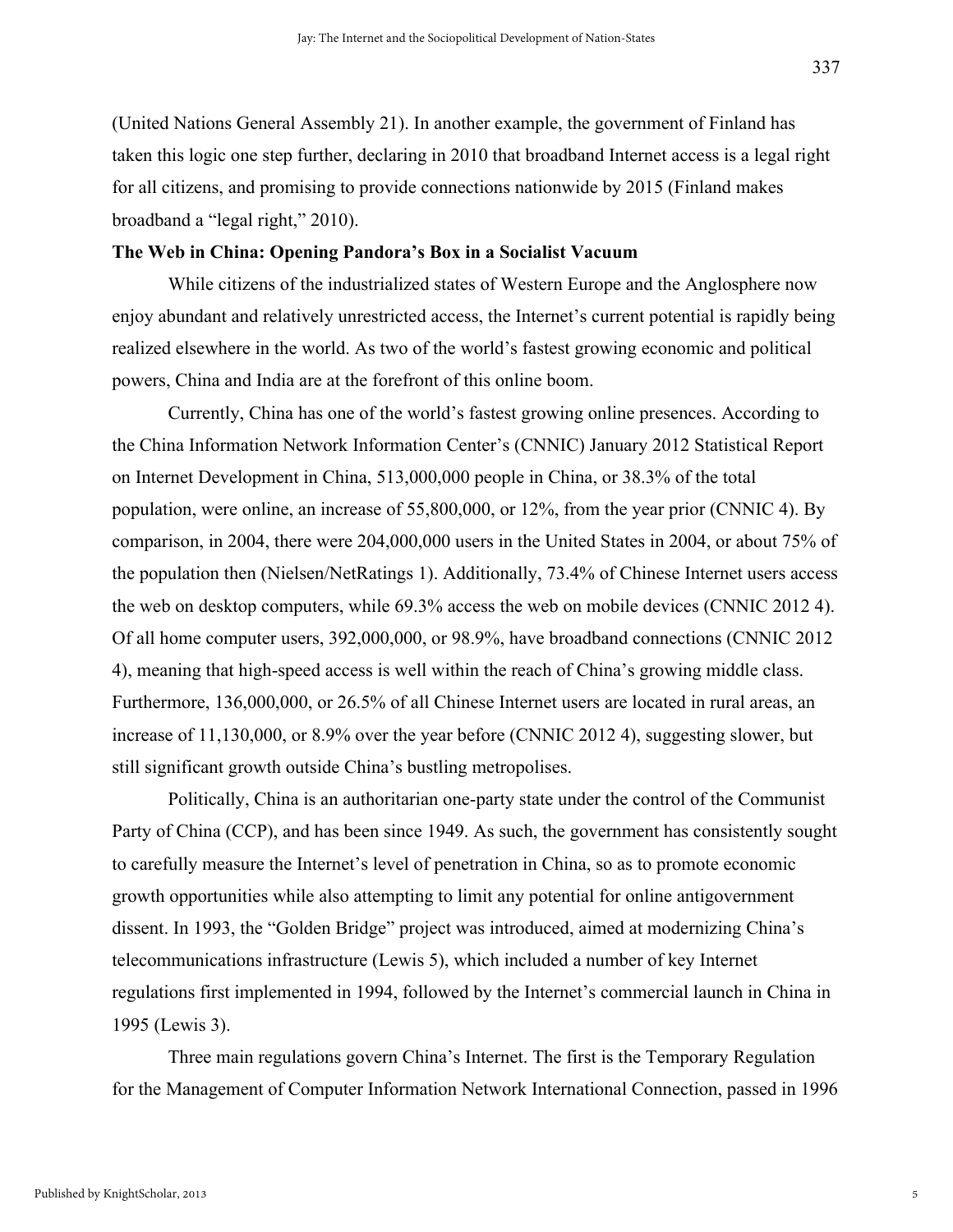and updated in 1997 (Qiu 10). The Temporary Regulation prohibits individual users from "establishing a direct international connection by themselves," requires all Internet service provider (ISPs) connections go through one of four networks, ChinaNet, GBNet, CERNet or CSTNet (Qiu 10), and mandates that all ISPs obtain government licenses (11). The second is the Ordinance for Security Protection of Computer Information Systems, which was issued by the State Council in 1994 to give the Ministry of Public Security the power to "supervise, inspect and guide" nationwide Internet security and prosecute any violations (Qiu 11). This regulation led to the introduction of a subsequent regulation in 1997, the Computer Information Network and Internet Security, Protection and Management Regulation, which lists specific illegal online activity (Federation of American Scientists, New PRC Internet Regulation, 1998), including any use of the Internet intended to "overthrow the government or the socialist system" (Section 5, §2), disrupt national unity (Section 5, §3), "inciting hatred or discrimination among [minority] nationalities" (Section 5, §4), promoting superstition or vice (Section 5, §6), inciting terrorism, criminal activity or slander (Section 5, §7), or spreading any vaguely defined "falsehoods" or "rumors" (Section 5, §5). The third is State Council Order No. 292: Measures for Managing Internet Information Services, issued in September 2000, which set the first restrictions aimed directly at content providers, or providers of "Internet information services" (IIS) (China Culture, 2003, Measures, 2000). Specifically, IIS providers must be licensed and registered with the proper provincial authorities (Articles 7 and 8), are responsible for maintaining the legality of their content (Article 11), must record all user access data for at least 60 days and make those records available to any "relevant state authorities" upon request (Article 14), and further reinforce and apply the regulations set forth by the 1997 Management Regulation to IIS providers (Article 15).

As such, these regulations and ordinances ultimately give the Chinese government the technical and legal capability to monitor and censor Internet content and activity within its borders, define broadly what content and activity is illegal, and conduct fully unwarranted investigations related to any illegal activity and content. In short, the Chinese government theoretically has the ability to absolutely control the Internet within its borders to further its own political ends, entirely at the expense of the ideals of freedom and openness that the World Wide Web project has strived to promote. In China today, access to many websites is blocked sporadically or permanently, including social networks such as Facebook and Twitter,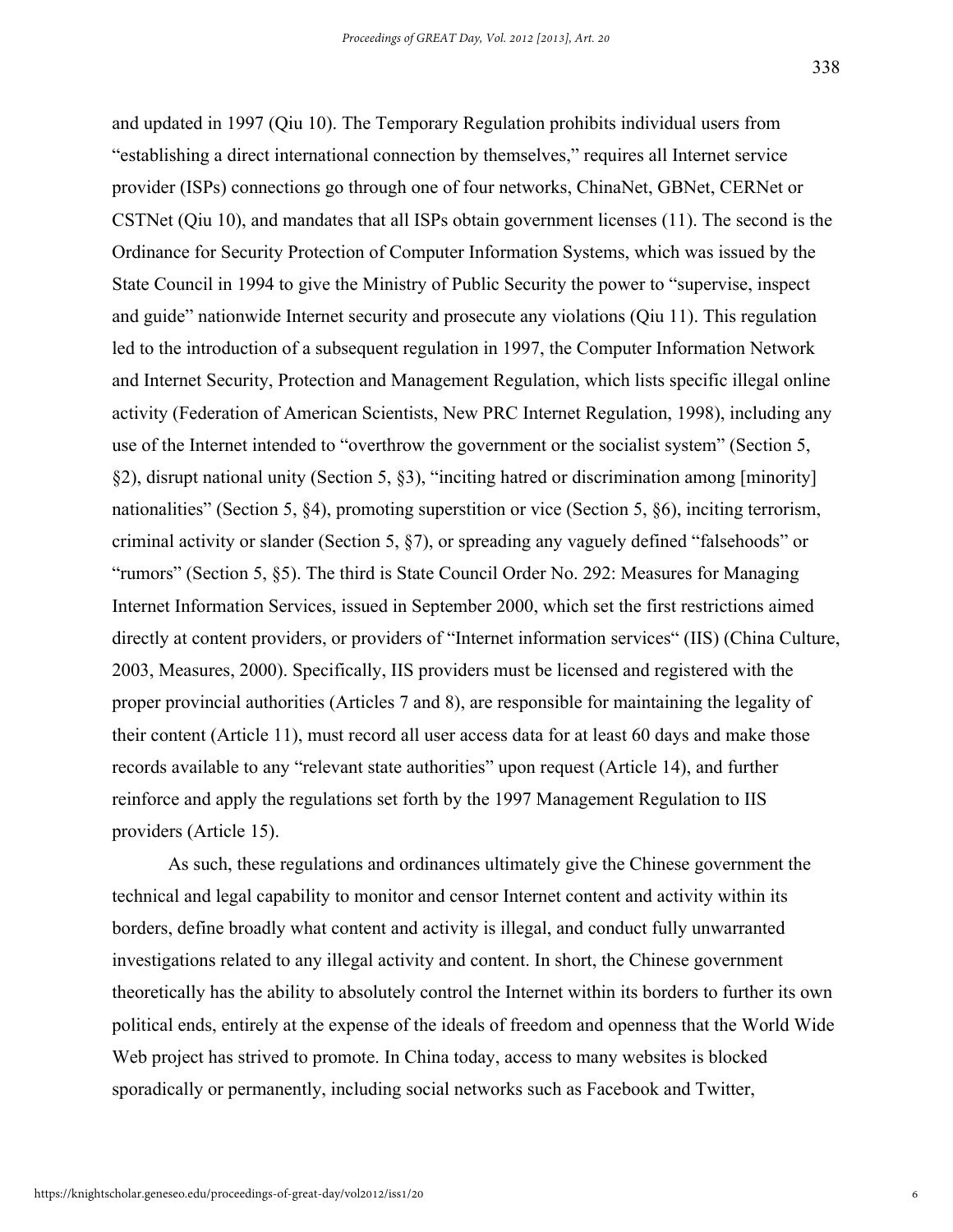informational websites such as Wikipedia, and foreign news outlets such as *The New York Times* and BBC News. Internet police can and do monitor the activity of individual users, and often remove subversive blog and forum posts at will.

Foreign Internet companies are similarly bound to state regulations in order to legally hold operations in China. Google attracted controversy in 2006 after launching google.cn, the Chinese local version of its search engine, which censored search results in accordance with Chinese law (Grossman 2006). For example, when a user does an image search for "Tiananmen" in google.com, the results mostly include pictures of the iconic tank man at the 1989 Tiananmen Square democracy protests, but when a user does the same search at google.cn, the results include mostly official pictures of the square and the Gate of Heavenly Peace (Grossman 1). Google co-founder Larry Page responded to the controversy by admitting that filtering results compromises Google's mission and "Don't be evil" ethos to a degree, but "failing to offer Google search at all to a fifth of the world's population, however, does so far more severely" (Grossman 1). Google eventually stopped filtering its results in 2010, following cyberattacks that it traced to Chinese computers, possibly related to the government (China condemns decision by Google to lift censorship, 2010). Despite, or perhaps because of the blow to China's image caused by the fallout over Google, domestic Internet companies have managed to thrive in China, regardless of their greater compliance with government censorship standards. China's largest search engine, Baidu, still holds the bulk of China's search market (Jin 2011), despite Google's presence, while social networks Renren and Weibo are popular local alternatives to their banned foreign counterparts, Facebook and Twitter, respectively, despite heavy government monitoring.

Despite all of this, controversial user-generated content has appeared in China, and government censors have continually had to play catch-up to stop them. Numerous organizational websites and individual blogs promoting sensitive political topics, including democracy, the Falun Gong movement, Taiwanese independence, and anticorruption, have drawn the continued ire of the state. Paris-based nongovernmental organization Reporters Sans Frontières has referred to China as "the world's biggest prison for netizens," and London-based Amnesty International has noted that China "has the largest recorded number of imprisoned journalists and cyber-dissidents in the world" (Yu 2012). However, the government has not been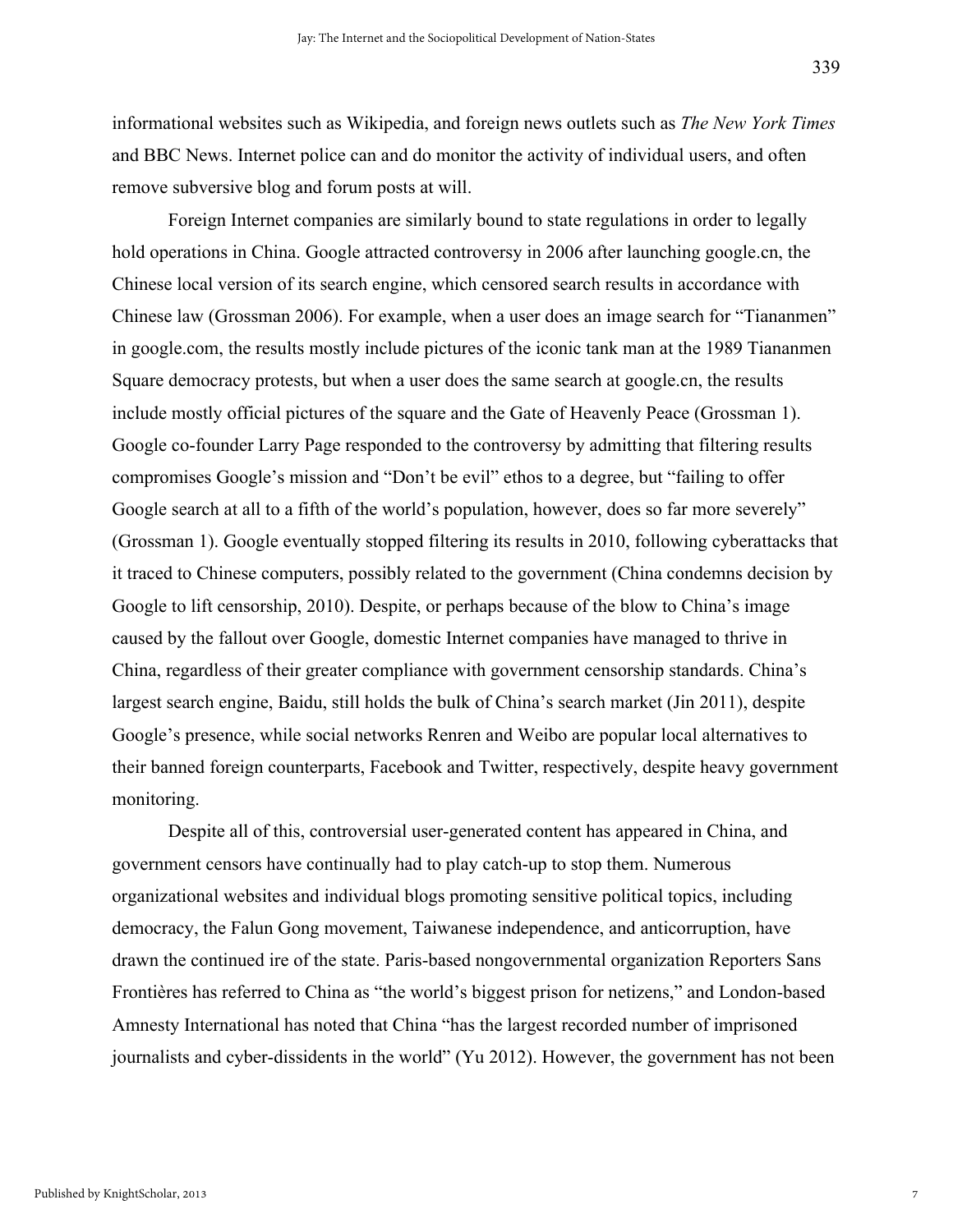able to achieve the gargantuan task of wiping out all online dissent, and subversive content continues to emerge regularly.

In addition to controversial political content, the government has also attempted to crack down on what it perceives to be "sexually suggestive" content (Federation of American Scientists, New PRC Internet Regulation, Section 5, §6, 1998). As such, Internet pornography is banned in China in largely the same way that subversive political content is. Li Li, a Guangzhou based blogger writing under the pseudonym Muzi Mei, caused considerable controversy in 2003 when she started posting extensive and detailed accounts of her sex life. Li's blog became extremely popular in China, a country where public sexuality is seen as highly taboo, and Li became a national celebrity despite government attempts to censor her (Sex and the Single Chinese 1), so much so that she was the most searched entry on search engine Sohu.com, ahead of runner up Mao Zedong (Yardley 2003).

The case of Muzi Mei brings up two important issues related to the liberalization of media. First, her blog's success demonstrates the ability of new media to effect social change in addition to political change. Today's young Chinese are considerably more open about their sexuality then their parents, who were largely educated under the hard line suppression of the Cultural Revolution. According to sociologist Li Yinhe, 70% of Beijing residents admitted to having had premarital sex in 2005, compared to 15.5% in 1989 (Sex and the Single Chinese 2005, 1). While China's budding sexual revolution has had some growing pains, as evidenced by rising HIV infection rates and increased abortions among single mothers, increasingly widespread sexual knowledge will, in all likelihood, make Chinese society more able to effectively deal with sexual issues as a whole in the long run. Second, her blog also raises questions about the role of obscene and otherwise intellectually non-stimulating content in a free society, as the blog is still composed entirely of accounts of Li having sex, including a 25 minute long audio podcast of her orgasm noises that crashed its host server when 50,000 people attempted to download it simultaneously (Sex and the Single Chinese 1). Like the romance novels and Playboy magazines of the print medium, spam and porn have a ubiquitous presence on the Internet, with porn sites accounting for an estimated 30% of all online data transfer (Anthony 2012). While this content may be a nuisance for much of the online public, its existence does highlight the fact that in open societies, content producers are allowed the freedom to express whatever they please and content consumers can consume whatever they

8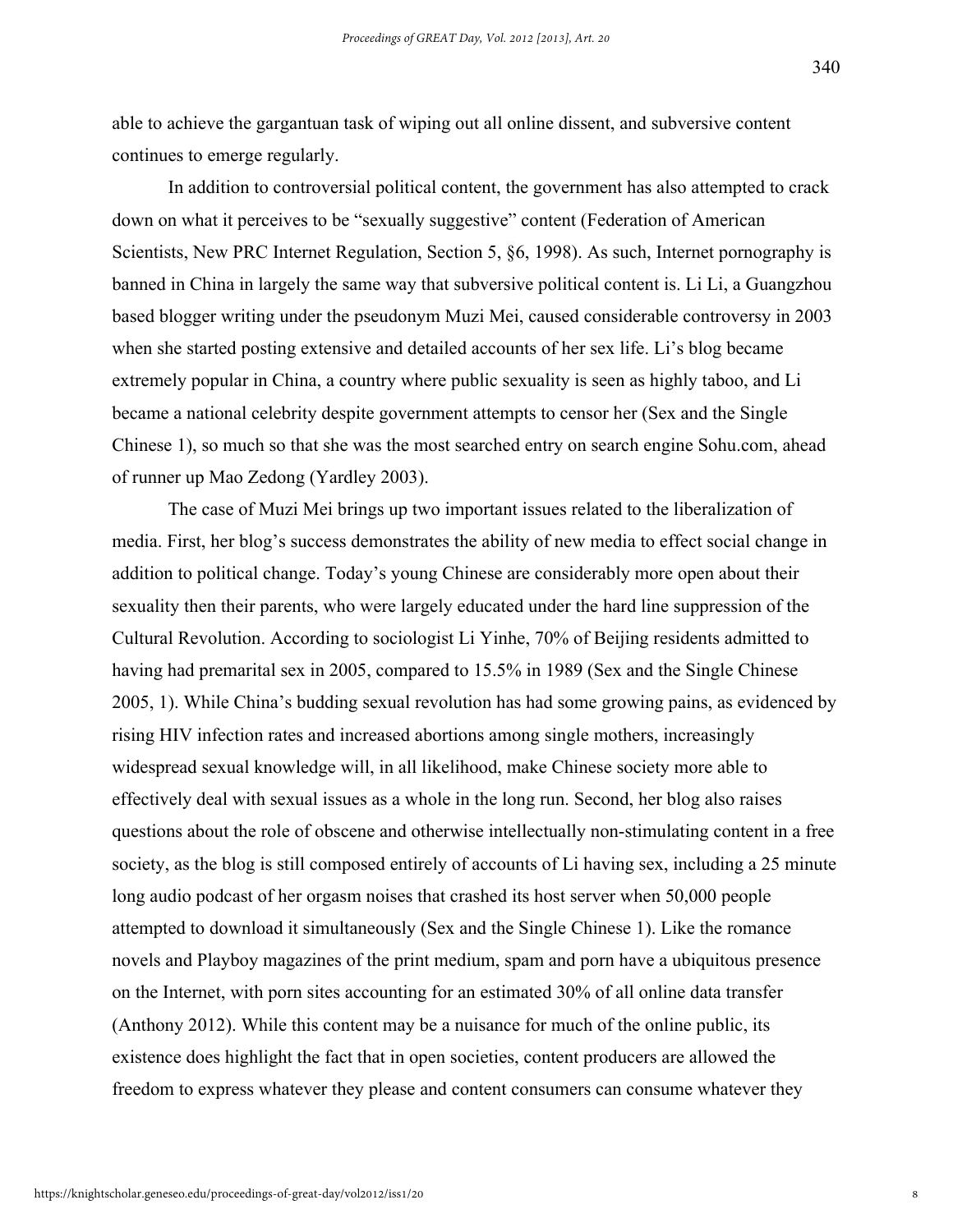please. Furthermore, producers and consumers have the responsibility to make that choice wisely, and if they didn't have that choice, their content would ultimately be considerably less effective in effecting any real social or political change. It's not ideal, but it's arguably better than having highly controlled content from limited sources. To quote Li, "I express my freedom through sex, it's my life, and I can do what I want" (Sex and the Single Chinese 1).

Currently, the Chinese government's approach to the Internet suggests a desire to maintain a strong and stable political order and a fairly conservative social order, while also promoting the country's sustained economic growth. In short, the government is attempting to clear a path of least resistance for China's future political and social advancement as it grows economically. Despite the strong historical links between sociopolitical liberalization and capitalist growth, it remains to be seen whether China's current model of Internet censorship will be sustainable. While the so-called Great Firewall of China certainly blocks a considerable amount of content, it also hasn't been able to keep up with all of the content, and as such, exists to some degree to intimidate rather than comprehensively censor. What is certain is that China's ability (or inability) and willingness (or lack thereof) to liberalize will ultimately have a great effect on its digital future, and vice versa.

#### **The Web in India: A Brilliant Tool for Liberal Growth, Under Threat**

To the immediate southwest of China is another one of the world's rapidly growing Internet markets, and a vastly different one at that. In India, the world's largest democracy, there are an estimated 121,000,000 Internet users, or 10.2% of the total population (Asia Internet Usage Stats, 2012), a massive online presence, albeit one with much smaller penetration than China's or the United States'. Additionally, only 2% of rural Indians have Internet connections (Vaidyanathan 2012). The quality of India's connections lag behind China's as well. Of that 10.2% online, only about 11% of them, or 13,350,000 have access to broadband connections (Indian Telecom Services, 4), as the growth of high-speed networks is currently hampered by the physical limitations of existing network infrastructures. However, India's online presence is growing rapidly, as the number of Internet users in China rose 25% in 2011 alone, and 59% of users access the Internet exclusively through mobile devices (Vaidyanathan 2012), of which there were 791,380,000 subscribers in February 2011 (India Telecom). Unlike China, individual connections are minimally regulated, and numerous private companies dominate the Internet market alongside a few state owned enterprises.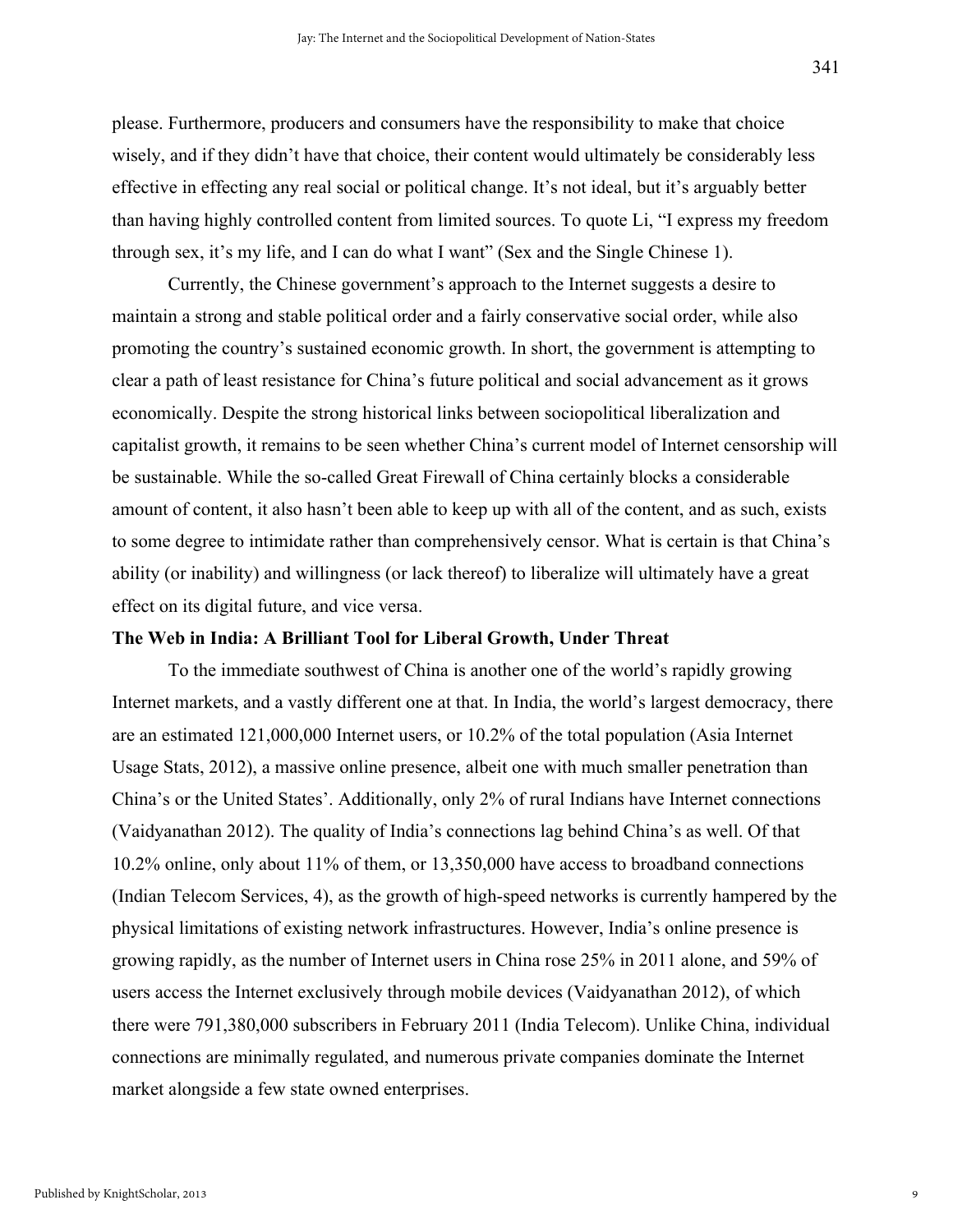The Indian government has aggressively sought to expand access in several ways. First, the government has proposed setting up a national fiber optic network (NOFN) to provide telecommunications links to every village in India by 2014, an estimated ₹20,000 *crore* (\$3,807,200,000 US) investment. According to Bharat Sanchar Nigam Limited (BSNL) CMD R.K. Upadhyaya, the NOFM "would help in offering governing, banking and health and other basic services online up to the villages are rural areas" once created (Telecom Links in all Indian villages by 2014: BSNL, 2012). Second, the government and British tech company DataWind have recently collaborated to produce and sell the Aakash, an inexpensive tablet computer running Google's Android operating system aimed largely at students (Magder 2012). After an initial pilot run of 100,000 free units, the Aakash will be sold to students for \$35 apiece, with a commercial version called UbiSlate 7+ retailing for \$60 (Magder 2012). DataWind CEO Suneet Tuli has described the Aakash as not quite living up to Apple's ubiquitous iPad in terms of quality, but argued that "if [it's] one of your first tablet experiences, you'll be impressed," adding "The iPad customer isn't our customer—but you can buy about 15 of these for the price of one of those" (Magder 2012). Telecoms and Education Minister Kapil Sibal stated, "The rich have access to the digital world; the poor and ordinary have been excluded. Aakash will end that digital divide" (Magder 2012). Third, India is already a major information technology hub, as much of the population speaks English, giving it a major advantage in a world where the most consistent Internet access exists in North America and Western Europe, especially in the Anglosphere. Eventually, these efforts and many others will likely facilitate the expansion of Indian Internet access through free capitalist growth.

Despite India's strong democratic tradition, the government does engage in some censorship activity under the guise of security, censoring content that the government believes could incite violence, especially anything related to the ongoing dispute with Pakistan over Kashmir (ONI Country Profile 300). However, journalists are rarely detained, and are usually released quickly when they are (ONI Country Profile 300). Censorship and monitoring efforts have increased considerably since the 2008 bombings in Mumbai (Internet Enemies Report 7), whereas before that, such measures were rare. Furthermore, according to Freedom House's Freedom on the Net 2011 report, bloggers and moderators can face "libel suits and even criminal prosecution for comments posted by others on their websites" (Freedom on the Net 170). Additionally, communications interceptions can be conducted without prior judicial approval,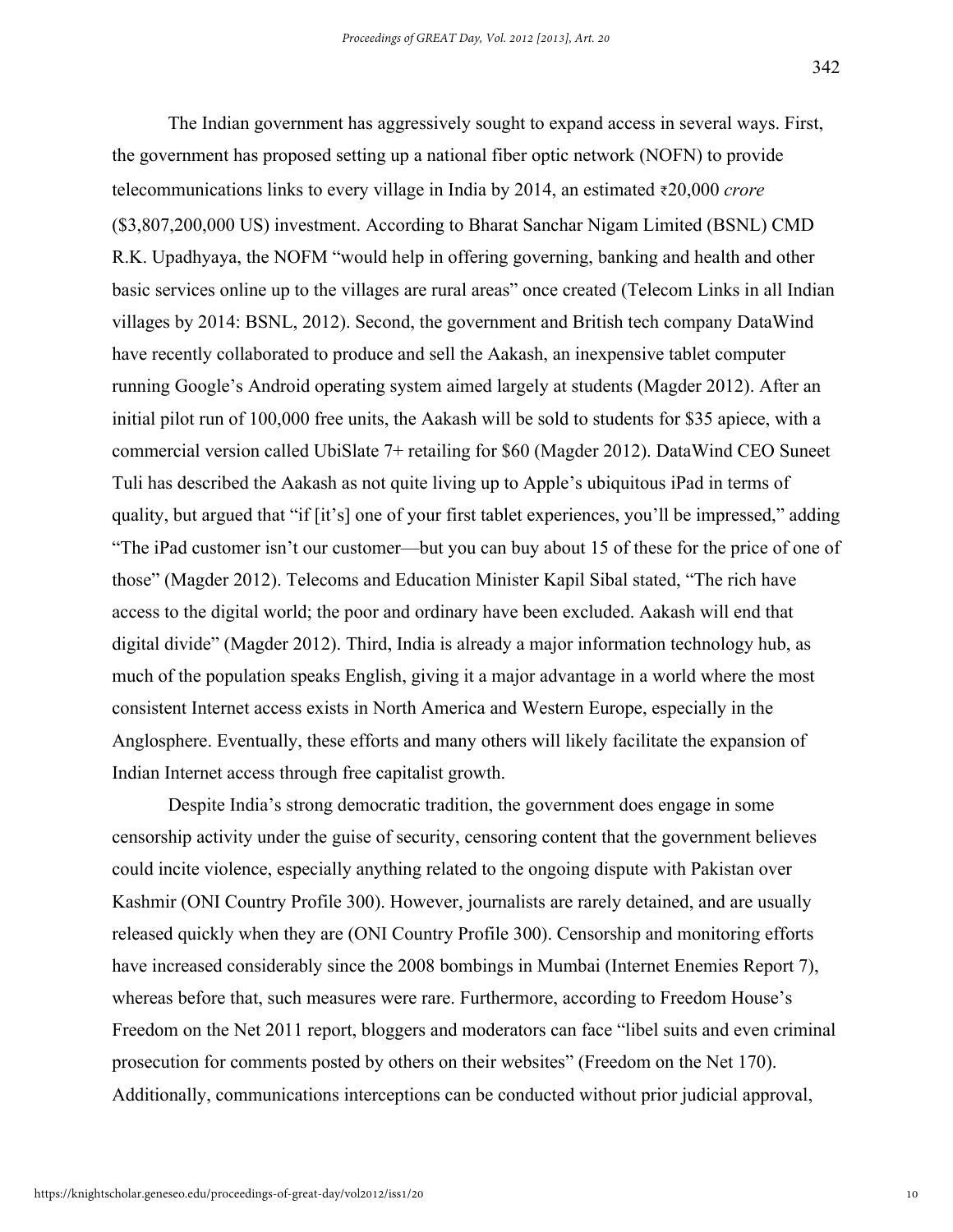and all ISPs are required to allow authorities access to user data (Freedom on the Net 2011 171), effectively allowing unwarranted online surveillance.

While this illiberal surveillance is quite unfortunate, it is not nearly as comprehensive or invasive as China's online censorship, and has not had nearly as detrimental an effect on free expression. It's also worth noting that similarly illiberal laws and bills have emerged in older, more established democracies, including the United States and Canada. The USA PATRIOT Act of 2001, passed shortly after the attacks of September 11, 2001, vastly expanded government surveillance powers online, requiring ISPs to provide detailed individual usage and financial data for subpoenas (USA PATRIOT ACT: H.R. 3162, Public Law 107-56, Title II, Sec. 210), for instance. The Stop Online Piracy Act (SOPA) sought to inefficiently punish and block websites for hosting copyright infringing content posted by individual users (Stop Online Piracy Act: H.R. 3261, Title I, Sec. 102) before it was defeated in the U.S. House of Representatives, while Bill C-30, currently proposed in the Canadian House of Commons, would allow for "legal access," or unwarranted access by authorities of user data from ISPs and telephone providers, as well as a "back door" provision to allow easier communication interception at will (C-30, Summary). Even C-30's title, the "Protecting Children from Online Predators Act," serves to propagandize the bill, much like the Indian and U.S. governments have sought to propagandize the Mumbai bombings and the 9/11 attacks, respectively.

Despite all of this, however, India's efforts to expand quality Internet access nationwide generally serve to further promote liberal free expression. By extension, this would also promote further economic growth and the deepening of India's democracy. Unfortunately, as a democracy, India's government is susceptible to public paranoia, political opportunism and other undue influence that can threaten individual privacy rights and hold back a society commercially and creatively.

#### **Conclusion: State and Society in the Digital Future**

The rise of the Internet has had a tremendous effect in revolutionizing global communication over its two-decade existence, much like the printed volume it's rapidly replacing. The growth of both mediums has been driven largely by economic motivators, as well as political ones, as service providers, corporations and governments seek to cash in, much in the same way that publishers and early authors did during the fifteenth and sixteenth centuries, facilitating the rapid transfer of information and ideas on a level never before possible. In China,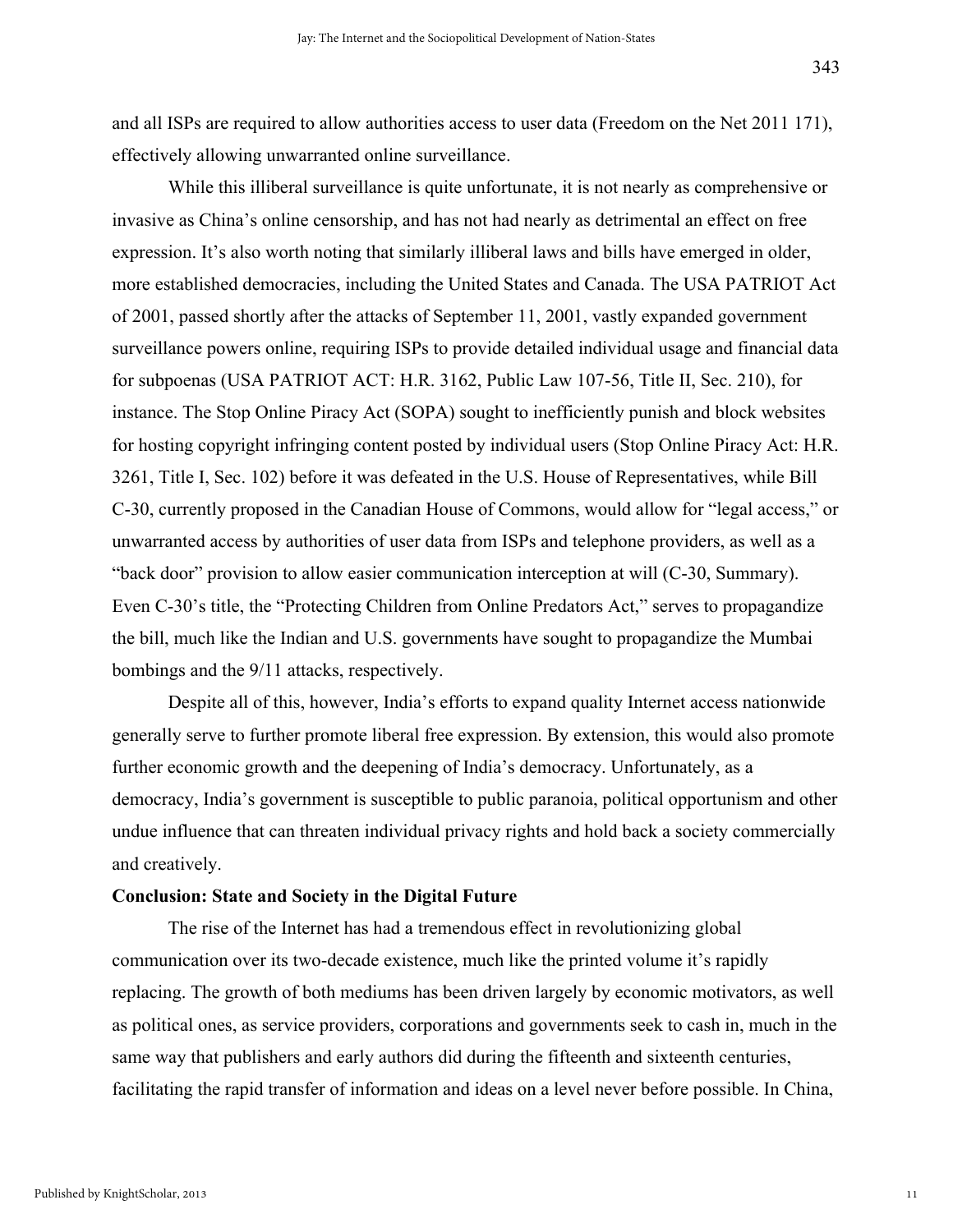the government has simultaneously sought to foster Internet growth for purposes of economic growth, while also seeking to strictly control content for political purposes. Whether China can maintain this balance in the long term remains to be seen, but what is certain is that the Internet has had a dramatic overall effect on Chinese government and society so far, and has served to somewhat liberalize society. In India, the government has sought to foster Internet growth for purposes related to both economic development and the expansion of democracy. While much of India is still not connected, and there have been some hiccups along the way in the area of user privacy, India's future as a major and open digital hub remains bright. Therefore, it can be assumed that the continued growth of the Internet worldwide, both in industrialized Western states and in the developing world, will only serve to further promote political, economic and social growth and change well into the future, much like printed volumes did in centuries past, all the way back to Gutenberg.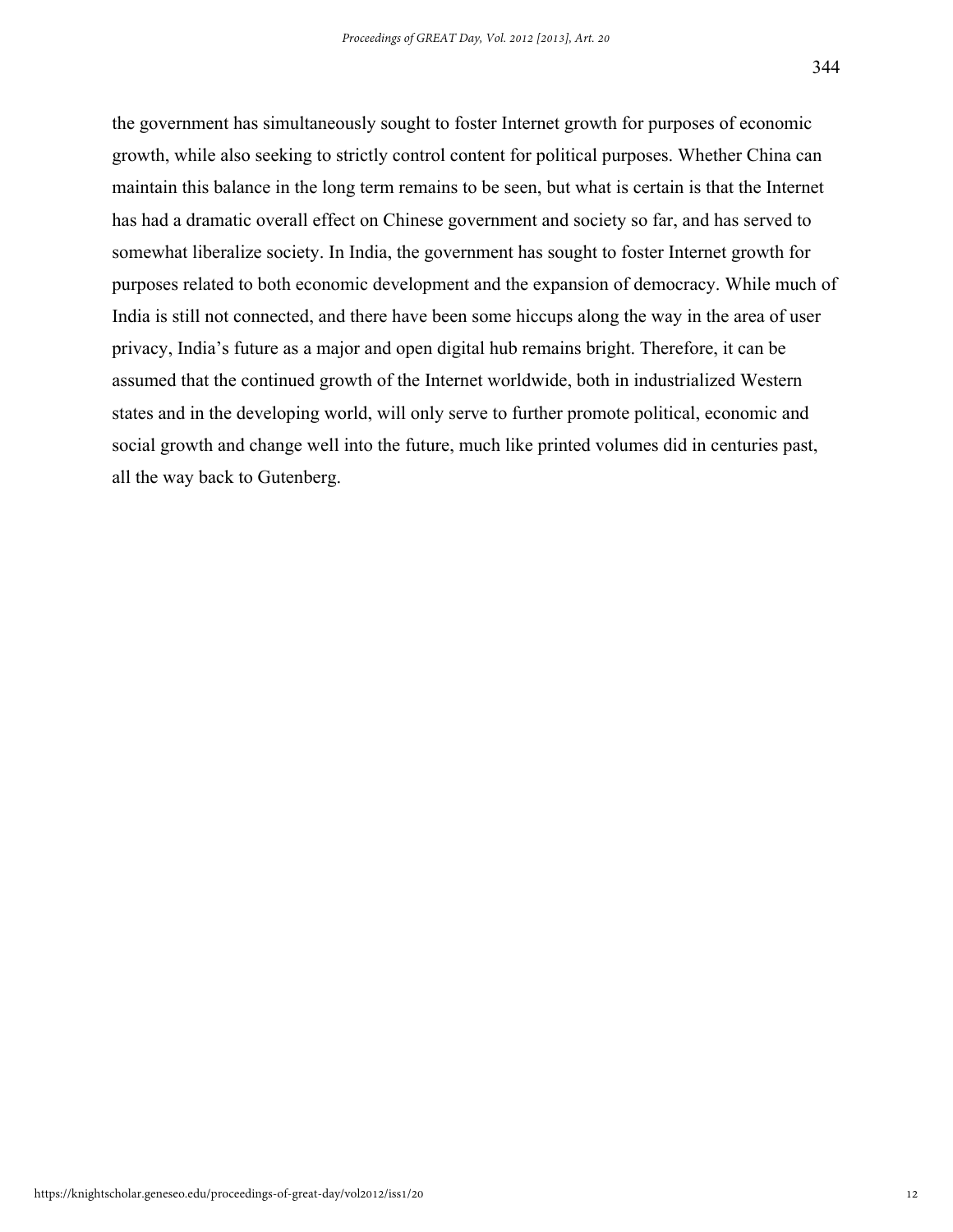### **Works Cited**

- Anderson, Benedict. *Imagined Communities: Reflections on the Origin and Spread of Nationalism.* 1983. London: New Left Books, 2006. Print.
- Anthony, Sebastian. "Just how big are porn sites?" *Extremetech.com*. Extreme Tech, 4 April 2012. Web. 25 April 2012. <http://www.extremetech.com/computing/123929-just-howbig-are-porn-sites?print>.
- "Asia Internet Usage Stats Facebook and Population Statistics." *Internet World Stats.* Internet World Stats, 2012. Web. 2012 April 16. <http://www.internetworldstats.com/stats3.htm>
- Canada. Parliament. House of Commons. "Protecting Children from Online Predators Act." Bill C-30, 41st Parliament, 1<sup>st</sup> Session, 2011–12, Ottawa. 14 February 2012. Reading.
- CERN. *10 Years Public Domain*. CERN, 2003. Web. 15 April 2012. <http://tenyearswww.web.cern.ch/tenyears-www/Welcome.html>
- "China condemns decision by Google to lift censorship." *BBC.co.uk.* British Broadcasting Corporation, 23 March 2010. Web. 2012 April 16. <http://news.bbc.co.uk/2/hi/asiapacific/8582233.stm>
- CNNIC. 2012. Statistical Report on Internet Development in China. <http://www1.cnnic.cn/uploadfiles/pdf/2012/2/27/112543.pdf> (2012, Apr. 16)
- "Country Profile: India." *Opennet.net.* OpenNet Initiative, 2011. Web. 16 April 2012. <http://access.opennet.net/wp-content/uploads/2011/12/accesscontested-india.pdf>
- "Country Report: India." *Freedomhouse.org.* Freedom House, 2011. Web. 16 April 2012. <http://www.freedomhouse.org/sites/default/files/inline\_images/India\_FOTN2011.pdf>
- Febvre, Lucien, and Henri-Jean Martin. *The Coming of the Book: The Impact of Printing, 1460– 1800.* 1958. 3rd ed. London: Verso, 1976. Print.
- "Finland makes broadband a 'legal right'." *BBC.co.uk.* British Broadcasting Corporation, 1 July 2010. Web. 15 April 2012. <http://www.bbc.co.uk/news/10461048>
- Grossman, Lev. "Google Under the Gun." *Time.com*. Time, 2006 Feb 5. Web. 16 April 2012. <http://www.time.com/time/magazine/article/0,9171,1156598,00.html>
- Jin, Tony. Feb. 15, 2011. "China Economic Watch: Regional GDP, Inflation, Search Market, Rate Hike." *The China Perspective.com.* The China Perspective, 15 February 2011. Web. 16 April 2012. <http://www.thechinaperspective.com/articles/chinaeconomicwa-8181/>
- Lewis, James A. "The Architecture of Control: Internet Surveillance in China." *CSIS.org.* Center for Strategic and International Studies, 2006. Web. 16 April 2012.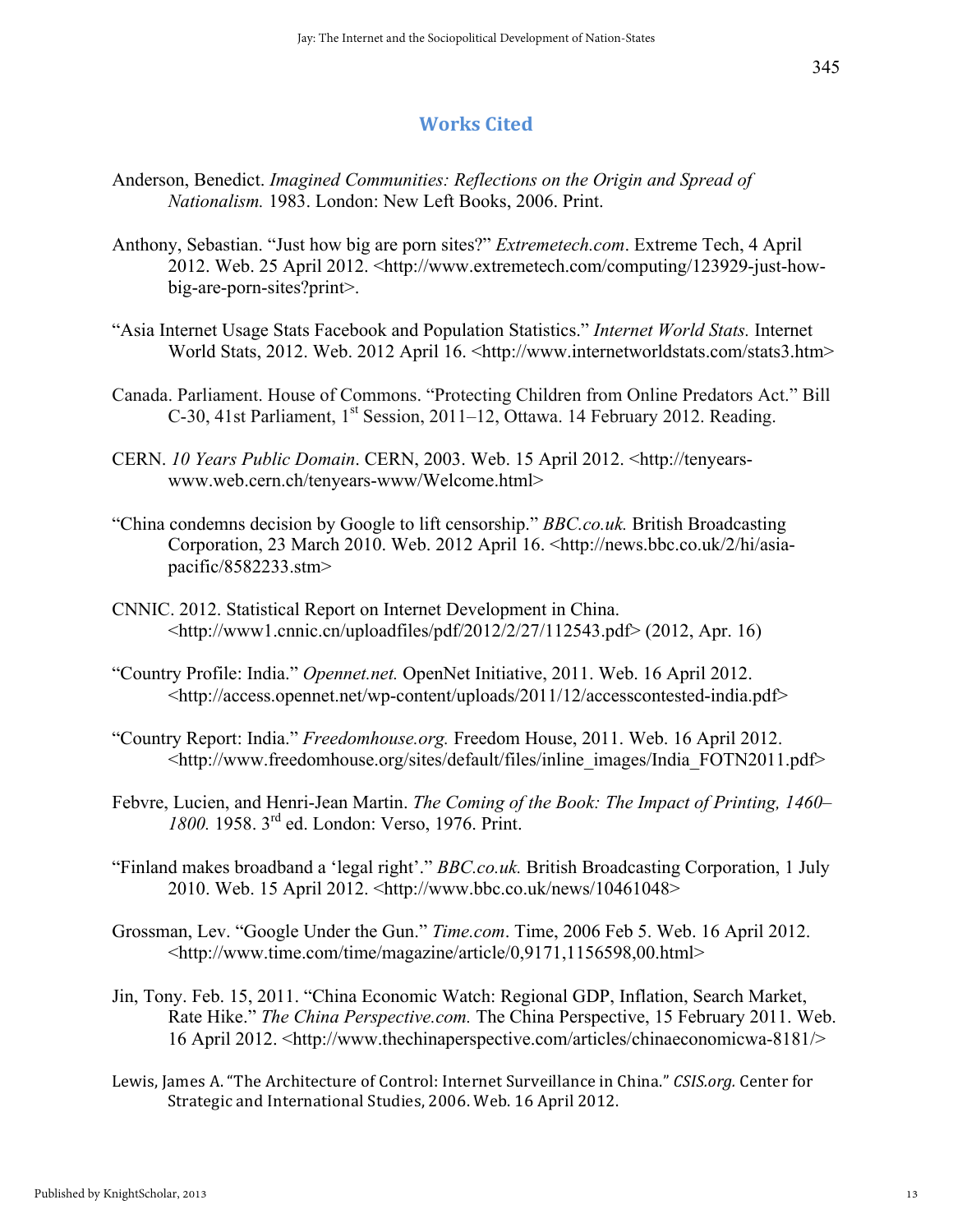<http://csis.org/files/media/csis/pubs/0706\_cn\_surveillance\_and\_information\_technology. pdf> 

- Magder, Jason. "Aakash will end 'digital divides'; Designed in Montreal, world's cheapest tablet computer priced at \$60." *Montrealgazette.com.* The Gazette, 3 January 2012. Web. 16 April 2012. <http://www.montrealgazette.com/opinion/Aakash+will+digital+divide+Designed+Mont real+world+cheapest+tablet/6115731/story.html>
- "Measures for Managing Internet Information Services." *China Culture.org* China Culture, 2003. Web. 2012 April 16. <http://www.chinaculture.org/gb/en\_aboutchina/2003-09/24/content\_23369.htm>
- "New PRC Internet Regulation." *Fas.*org. Federation of American Scientists, 1998. Web. 15 April 2012. <http://www.fas.org/irp/world/china/netreg.htm >

Qiu, Jack Linchuan. "The Architecture of Control: Internet Surveillance in China. Center for Strategic and International Studies." *International Journal of Communications Law and Policy*. Vol. 4. Winter 1999/2000. Web. 16 April 2012. <https://docs.google.com/viewer?a=v&q=cache:KprFbiPUySUJ:citeseerx.ist.psu.edu/vie wdoc/download%3Fdoi%3D10.1.1.106.532%26rep%3Drep1%26type%3Dpdf+VIRTUA L+CENSORSHIP+IN+CHINA:+KEEPING+THE+GATE+BETWEEN+THE+CYBERS PACES&hl=en&gl=us&pid=bl&srcid=ADGEESiZoAOv6FILaBNtRo6IIoANRshufv2K sqc8LJ8GG-GSGCnEqJ1FeIesBIhWv4ecc7- 2K17cYC0gB80kzYfoFOUDjUmfZ2qWbpqPLuWYlIHw2N-

wRCtsK20Uz1gSJ5GP35lRCGe\_&sig=AHIEtbSgWeUhXAJQgxeUNGvV1JFjXyqvFw >

- Reporters Without Borders. "Internet Enemies Report." *Reporters Sans Frontières.* R2012, 12 March 2011. Web. 16 April 2012. <http://march12.rsf.org/i/Report\_EnemiesoftheInternet\_2012.pdf>
- "Sex and the Single Chinese." *Time.com*. Time Magazine, 5 Dec 2005. Web. 16 April 2012. <http://www.time.com/time/magazine/article/0,9171,1137697-1,00.html>
- Stop Online Piracy Act (U.S. H.R. 3261); House Judiciary Committee, 26 Oct 2011. Web.
- Telecom India Online. India Telecom Stats—February 2011. <http://www.telecomindiaonline.com/india-telecom-growth-and-subscribers-2011.html> (2012, Apr. 16)
- "Telecom links in all Indian villages by 2014: BSNL." *Timesofindia.indiatimes.com.* The Times of India, 25 March 2012. Web. 16 April 2012. <http://articles.timesofindia.indiatimes.com/2012-03-25/india/31236443\_1\_mobileconnections-telecom-links-bsnl-official>